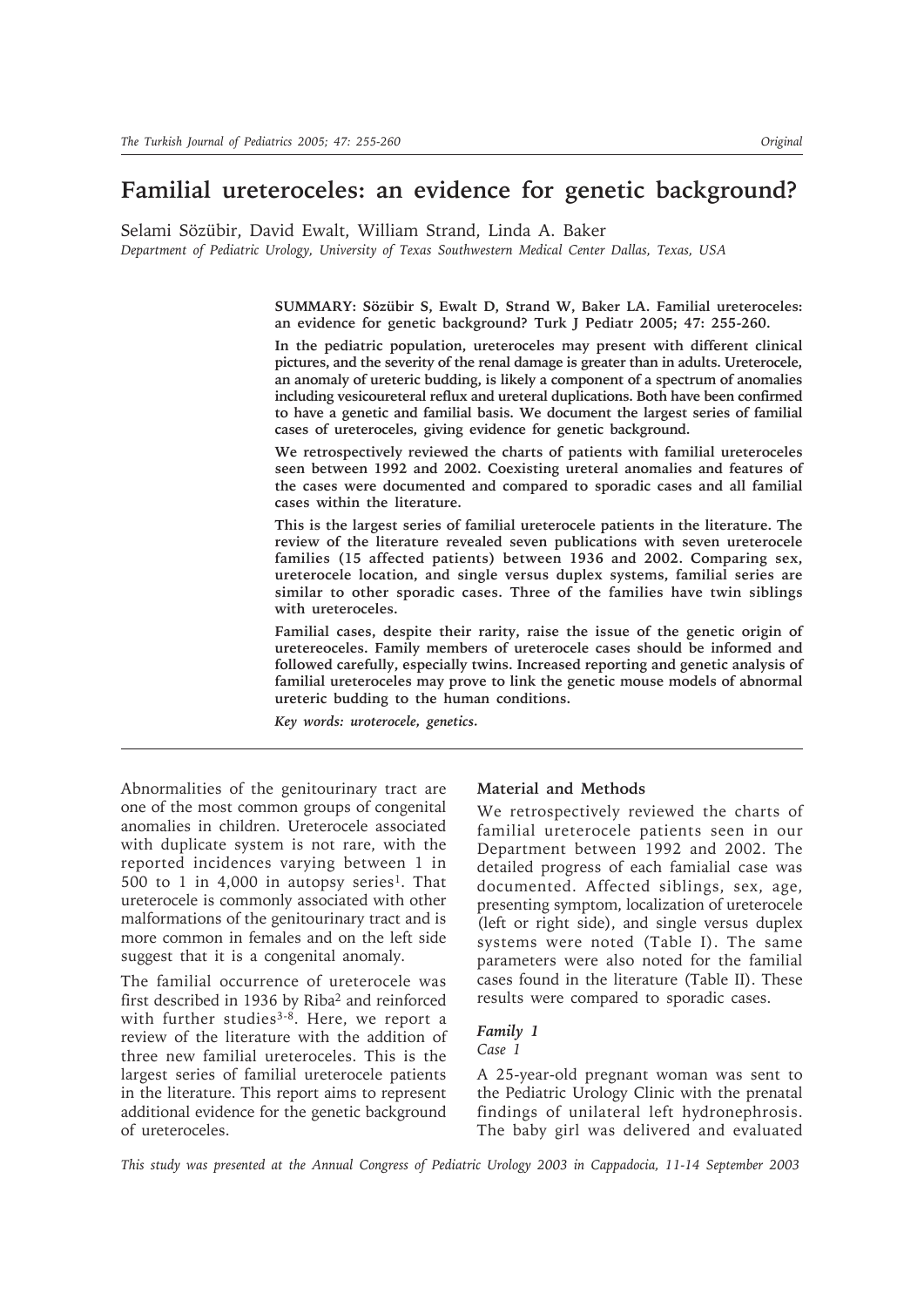|          | Cases  |        | Sex | Age       | Side      | Orifice | System              | Symptom  | <b>VUR</b>     |
|----------|--------|--------|-----|-----------|-----------|---------|---------------------|----------|----------------|
| Family 1 | Case 1 |        | F   | Prenatal  | Left      | Ectopic | Duplex              | Prenatal | N <sub>o</sub> |
|          | Case 2 | Sister | F   | Prenatal  | Right     | Ectopic | Duplex              | Prenatal | R-grade II     |
| Family 2 | Case 3 |        | F   | 3 months  | Left      | Ectopic | Duplex              | UTI      | R-grade I      |
|          | Case 4 | Sister | F   | 2 months  | Bilateral | Ectopic | Bilateral<br>duplex | UTI      | No.            |
| Family 3 | Case 5 |        | F   | 16 months | Left      | Ectopic | Duplex              | UTI      | R-grade I      |
|          | Case 6 | Sister | F   | Prenatal  | Right     | Ectopic | Duplex              | UTI      | R-grade II-III |
|          |        |        |     |           |           |         |                     |          |                |

**Table I.** Affected Siblings, Sex, Age, Presenting Symptom, Side and Location of Ureterocele, and Single vs. Duplex Systems Noted in our Familial Cases

UTI: urinary tract infection, VUR: vesicoureteral reflux.

| Date | Author                      | Sex | Age      | Side      | Orifice | System | Affected sibling | <b>VUR</b>     |
|------|-----------------------------|-----|----------|-----------|---------|--------|------------------|----------------|
| 1936 | Riba et al. $2$             | F   | $39$ yrs | Bilateral | Simple  | Single | Twin             |                |
| 1967 | Deweerd et al. <sup>3</sup> | F   | 5 yrs    | Bilateral | Ectopic | Duplex | Mother           | ?              |
| 1977 | Babcock et al. <sup>4</sup> | F   | 11 weeks | Left      | Ectopic | Duplex | Mother           | ?              |
| 1979 | Ayalon et al. <sup>5</sup>  | M   | 4 weeks  | Left      | Ectopic | Duplex | Twin             | N <sub>o</sub> |
| 1980 | Abrams et al. <sup>6</sup>  | М   | $17$ yrs | Right     | Simple  | Single | <b>Brother</b>   | N <sub>o</sub> |
| 1997 | Capasso et al. <sup>7</sup> | M   | 7 yrs    | Bilateral | Simple  | Single | Twin             | N <sub>o</sub> |
| 2000 | Aubert et al. <sup>8</sup>  | F   | 4 yrs    | Bilateral | Ectopic | Duplex | Father, Sister   | Yes grade<br>Ш |

**Table II.** Features of Familial Cases Found in the Literature

VUR: vesicoureteral reflux.

by sonography, which showed an enlarged renal pelvis of the upper half of the left kidney consistent with a duplicated system and a possible upper pole obstruction. A large uroterocele and lower pole reflux with upper pole hydronephrosis were revealed with VCUG (voiding cystourography) at one month of age. At three months, she underwent cystoscopy and an incision of a left, upper pole ectopic ureterocele. Sonography reflected good parenchyma on the left upper pole with hydronephrosis at six months. For this reason, DMSA renal scan was made, and it actually showed good function on left upper pole. Common sheath ureteral reimplantation of the left ureter was performed at nine months of her age. Her follow-up pyelogram showed little dilation of the left upper pole with good function (Fig. 1). There was no evidence of reflux on VCUG. She also had no urinary tract infection (UTI) without prophylaxis.



**Fig. 1.** Duplicated left upper tract in a ureterocele case.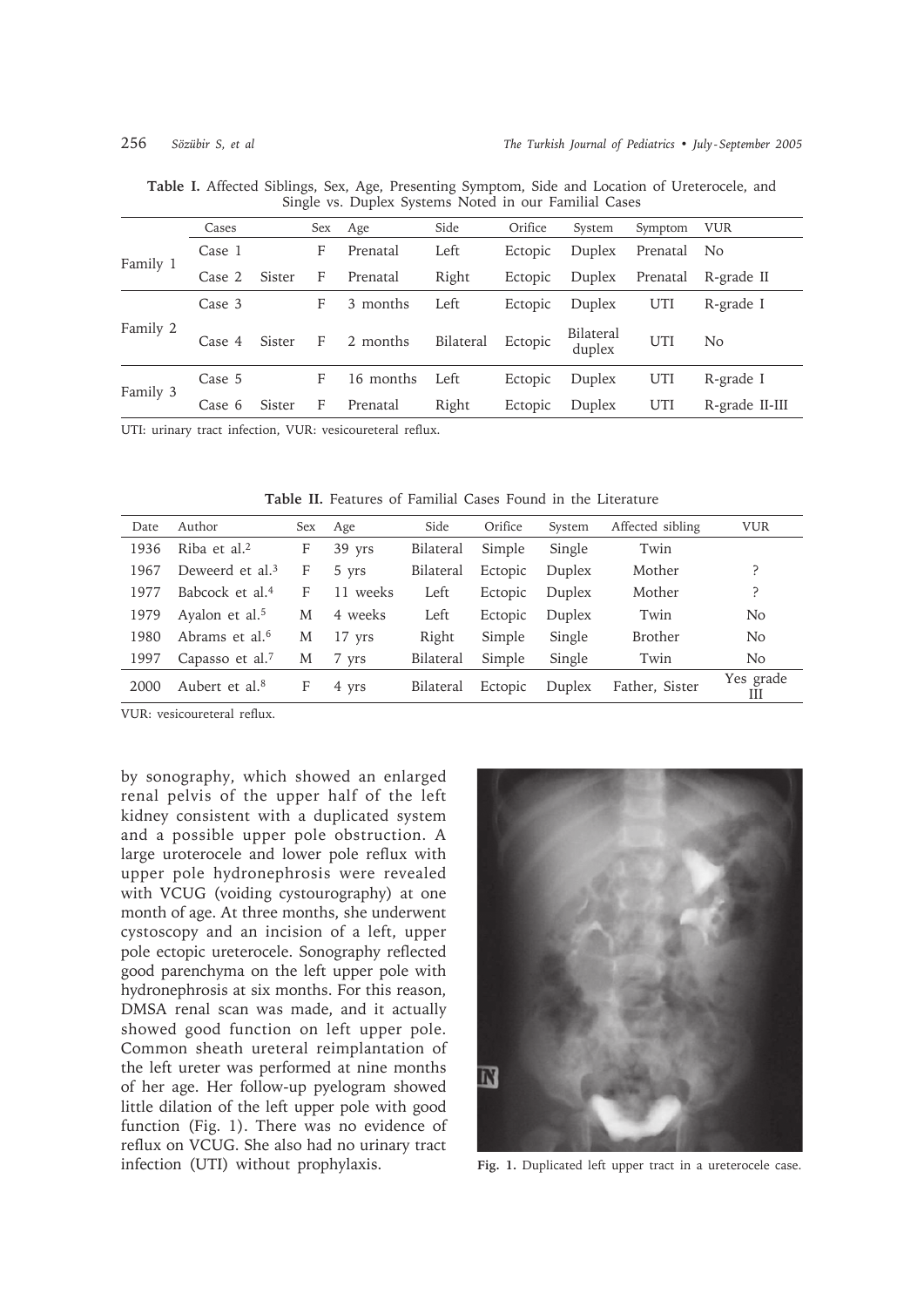#### *Case 2*

Thirty-one months after her initial admission for her first baby, the same mother was sent to the Pediatric Urology Clinic with prenatal MRI (magnetic resonance imaging) findings of the second baby of ureterocele and duplication of the right side. A female baby was delivered and was noted to have a prolapsing ureterocele (Fig. 2). When she was just over a week of age, she underwent cystoscopy and incision of prolapsing ureterocele. She did well after surgery and was prescribed antibiotic prophylaxis. VCUG revealed Grade II right-sided reflux at four months. Right common sheath ureteral reimplantation was carried out following cystoscopy. She is now without any urinary complaints under antibiotic prophylaxis.



**Fig. 2:** Prolapsed ureterocele in a newborn.

#### *Family 2*

#### *Case 3*

A three-month old female infant was sent to the clinic with a recent history of febrile UTI. Sonography revealed a duplicated left collecting system and left ureterocele. Cystoscopy with incision of ureterocele was carried out at three months. The ectopic ureteral opening was identified in a position distal to the level of bladder neck. Follow-up sonography revealed atrophic upper pole collecting system on the left associated with marked hydroureter. Pyelogram essentially showed no function of her left upper pole and grade I reflux with VCUG when she was one year old. Left upper pole heminephroureterectomy with excision of ureterocele, reconstruction of bladder base and bilateral ureteral reimplantation was carried out. Normal functions and no reflux bilaterally aside from a large bladder capacity without post-void residual volume were revealed on her radiological evaluation in the first year following the operation.

#### *Case 4*

The younger sister of the previous case had a severe UTI found at two months of age. Sonography revealed hydronephrosis and hydroureter on the right side, nonfunctioning obstructed upper pole with large ureterocele on the right and an unobstructed duplicating system on the left reflected by pyelogram and VCUG studies. One UTI was noted during her antibiotic prophylaxis. Right upper pole heminephrectomy with excision of ureterocele, right lower pole ureteral reimplantation, and excision of left ureterocele with common sheath ureteral reimplantation on the same side were carried out at one year of age. In addition to her initial pathologies, a left ureterocele was found. There was no evidence of hydronephrosis on either side postoperatively. She showed no evidence of reflux with VCUG. Her pyelogram appeared normal except for the partial duplication of the left collecting system. With these findings, antibiotic prophylaxis was terminated at 1.5 years of age.

#### *Family 3*

#### *Case 5*

A 16-month-old female was admitted in the emergency room with a febrile UTI. She was found to have a left kidney duplication with obstruction of upper pole as well as a ureterocele in the left aspect of the bladder base with renal sonogram. The results of VCUG showed rightsided grade I vesicoureteral reflux (VUR) with a filling defect in the left bladder consistent with a ureterocele. Pyelogram demonstrated prompt function bilaterally with some preserved function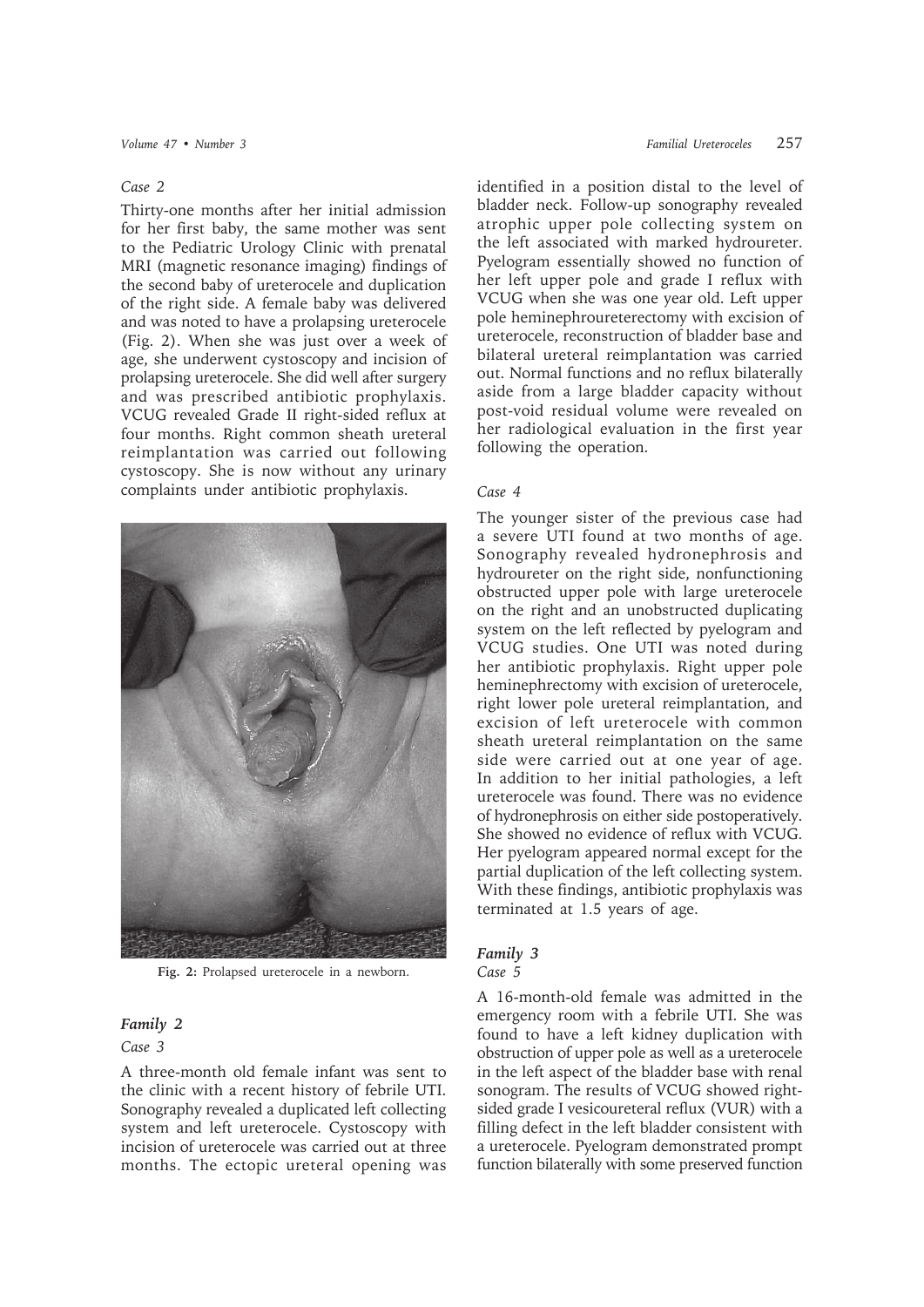in the left upper segment. MAG-3 nuclear medicine renal scan showed poor function on left upper pole. She was operated for left upper pole nephroureterectomy, resection of ureterocele and bilateral ureteral re-implantation at 1.5 years of age. Some microcystic changes in upper pole of left kidney were also recognized during operation. Pathology from the upper pole renal segment demonstrated renal dysplasia with sclerotic glomeruli and dystrophic calcifications. When she was evaluated at two years of age, VCUG was also normal. She had a urinary tract examination at age five with sonogram showing normal findings including bilateral kidney growth.

#### *Case 6*

A 16-day-old female was admitted to the emergency room with a high fever with the history of prenatally diagnosed right renal cyst. This female is the sister of the previous case treated at two years of age. She was treated with intravenous antibiotics after UTI was detected. Sonography indicated right upperpole hydroureteronephrosis with a large right ureterocele. Grade II VUR was also detected on right lower pole of the kidney with VCUG. Transurethral incision of ureterocele and cystoscopy were performed at the 21st day of age. At two months, she presented at the emergency room again with febrile UTI. DMSA nuclear renal scan was performed and showed very poor function at the right upper pole. Right upper pole heminephroureterectomy, resection of ureterocele and bilateral ureteral reimplantation were carried out at three months. She did well postoperatively but was not maintained on any antibiotic prophylaxis contrary to recommendations. She developed febrile episodes consistent with UTI twice. She was found to have some right hydronephrosis on renal sonography and no VUR or post-void residual urine volume on VCUG at one year of age. MAG-3 nuclear medicine renal scan indicated asymmetry of renal function but no evidence for obstruction. Her antibiotic prophylaxis was continued for two more months following the last UTI.

### **Results**

This is the largest series of familial ureterocele patients in the literature. The review of the literature revealed seven publications with seven ureterocele families (15 affected patients) between 1936 and 2002.

Ureterocele is four times more common in girls. In familial cases, 67% of the cases were girls and 33% boys. In children, ureterocele is located ectopically in 80% of the cases; we found an ectopia rate of 79% in familial cases. Duplication of upper urinary tract is more common in children compared to the diagnosis in adults, with the association of 60-95%. We found a duplicated system rate of 74% associated with ureteroceles in familial cases. Comparing sex, ureterocele location, and single versus duplex systems, familial series are similar to other sporadic cases.

Vesicoureteral reflux is the most frequent anomaly found in ureterocele cases. In the literature, VUR in ureterocele cases has been reported at a rate of 54%. We also found VUR in 50% of the familial cases.

Three of the families had twin siblings with ureteroceles. In other families, three affected siblings were parents and five were sister and brothers.

### **Discussion**

A ureterocele is defined as cystic dilatation of the submucosal or intravesical ureter. Ureteroceles may present in a variety of locations, orifice sizes, degrees of musculature and associated anomalies. Therefore, several classifications have been described for ureterocele, but the simplest is to separate the ureteroceles of the upper part with a duplicate system, which is the most common form in children, from the ureteroceles associated with a single system. In both types the ureteral orifice can be either in the bladder (intravesical form) or in the urethra or at the bladder neck (ectopic form). In children, between 60% and 75% are ectopic1.

The severity of hydronephrosis and associated complications with ureteroceles generally appears to be more significant in children than in adults. As this pathology can lead to important complications, early diagnosis is strongly recommended<sup>7</sup>. Presently, ureteroceles are frequently recognized during the antenatal period. Sonography is the modality of choice for prenatal screening of fetal anomalies. It provides cost-effective, real-time imaging, has a high-resolution capacity and is safe to the fetus and mother. However, in some circumstances like maternal obesity, oligohydramnios or unfavorable position of the fetus, sonography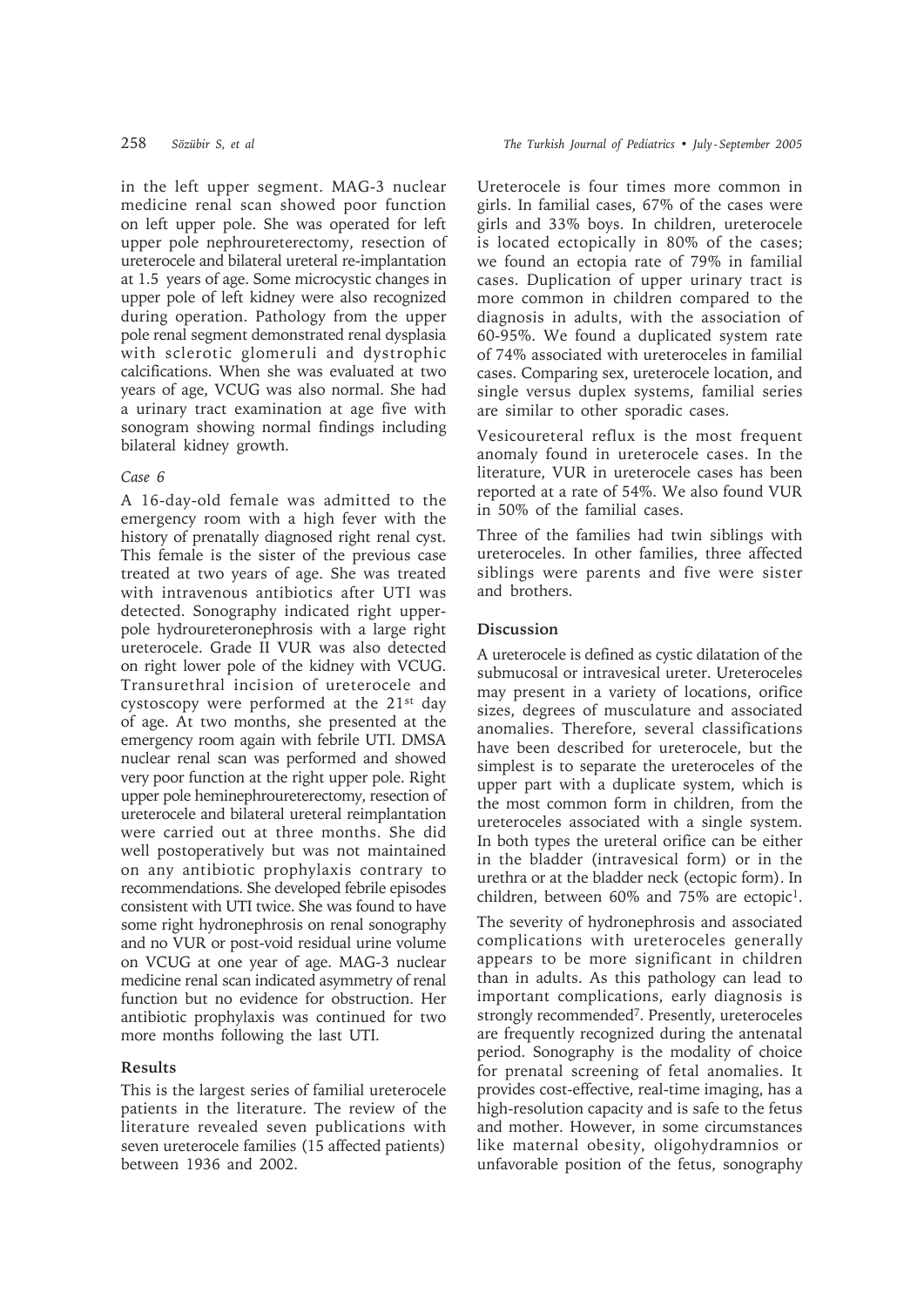is limited9. Nevertheless, many fetal urinary tract malformations are associated with oligohydramnios, which impairs sonographic visualization. Thus, MRI may be a useful adjuvant when sonography is indeterminate, especially with the new ultrafast MRI technique available with scan times of <1 s which also decreases the amount of motion artifacts<sup>9,10</sup>. However, there are few reports of prenatal MR imaging of genitourinary anomalies in the literature10-12. Our Case 2 is the only case in the literature showing prenatal diagnosis of prolapsed ureterocele with prenatal MRI13.

Hereditary origin of urinary tract malformations has always been a point of interest over the years. Ureteral duplication occurs in a number of families at an incidence many times that of the normal population, suggesting an inherited basis of this condition. Pedigrees of such families are consistent with an autosomal dominant mode of inheritance4. The most consistent finding with complete duplication is VUR to the lower segment or obstruction of the upper segment secondary to either ureteral ectopia or ureterocele14. VUR is well known as the most common inherited disease of the genitourinary tract in the literature<sup>15,16</sup>. The results of those studies showed clearly the autosomal dominant transmission of this condition. Interestingly, in this multiple gestation birth group the second most common genitourinary anomaly following VUR was ureteral duplication, which confirms the results of previous studies.

Even though the number of families is not quite enough, it does give the clue that ureteroceles may also be familial. The literature shows that three of seven families have ureterocele in twins (1 is non-identical female twins) and this genetic inheritance is not only shown with duplex systems but also with single system simple ureteroceles. However, our families do not include any twin family or single system. All of these familial cases, despite their rarity, raise the issue of the genetic origin of ureteroceles, such as duplications and VUR.

Confirmation of the specific mechanisms of transmission for genitourinary anomalies awaits identification of the molecular determinants responsible for their occurrence. Several genes have been identified in experimental studies to control ureter maturation, including AGTR2

(angiotensin type-2 receptor), Foxc1 and Foxc2 (murine forkhead/winged helix genes, also known as Mf1 and Mfh1), BMP4 (bone morphogenetic protein 4) and ret gene17-20.

Studies of AGTR gene in two independent cohorts found that a significant association exists between congenital urinary tract anomalies and nucleotide transition within the lariat branchpoint motif of intron1, which perturbs AGTR2 m-RNA splicing efficiency. AGTR2, therefore, has a significant ontogenic role for the kidney and urinary tract system<sup>17</sup>. Most infants with Foxc1 gene mutations are born with abnormalities of urinary tract, also including duplex kidneys and double ureters, one of which is hydroureter18. BMP4 likely plays a number of important roles during urinary tract morphogenesis. In the lower urinary tract, it controls ureter maturation by regulating the budding site and elongation<sup>19</sup>.

Maternal vitamin A deficiency in rodents and most probably in humans results in malformations in most organs and tissues, including the urinary tract<sup>20</sup>. Mammals obtain vitamin A from the diet in an inactive form called retinol, which can be stored in the liver or released and transported through the blood to tissues when needed. Inside cells retinol is converted to its active form, retinoic acid (RA), which transmits the vitamin A signal by binding to and activating retinoic acid nuclear receptors (Rars and Rxrs), which act as transcriptional transducers of the retinoid signal during development<sup>21</sup>. It has been shown that Rara and Rarb2 are required for generating stromal cell signs that maintain c-ret expression in the embryonic kidney<sup>22</sup>. Mouse mutants lacking two Rar family members, Rara and Rarb2, display urinary tract malformations including ectopically terminating ureters<sup>20,22</sup>. As far as the growth and branching of the ureteric bud are concerned, ret gene is another mediator of epithelial mesenchymal interactions. The ret gene encodes a receptor, tyrosine kinase, required for formation of the ureteric bud and for its subsequent growth and branching within the kidney<sup>20</sup>. Ret signals via co-receptor Gfra1 and a number of ligands, including Gdnf (glial cell line-derived neutrophic factor). Ret and Gfra1 are expressed in ureteric bud epithelia; Gdnf is secreted by mesenchyme. Inactivation of these three components results in renal agenesis<sup>21</sup>. It has been recently